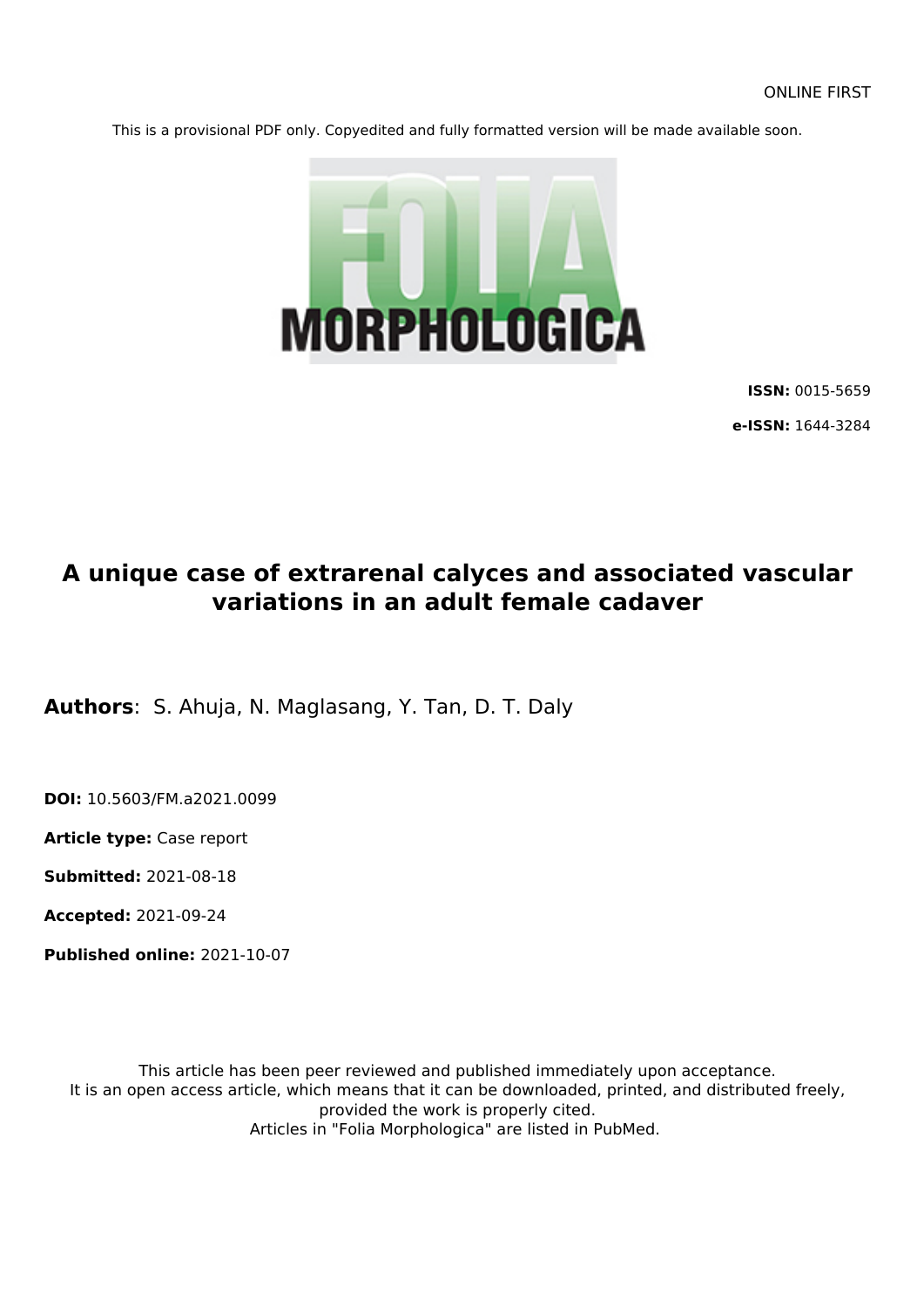# **A unique case of extrarenal calyces and associated vascular variations in an adult female cadaver**

S. Ahuja et al., A unique case of extrarenal calyces and associated vascular variations in an adult female cadaver

S. Ahuja, N. Maglasang, Y. Tan, D.T. Daly Center for Anatomical Science and Education, Department of Surgery, Saint Louis University School of Medicine, Saint Louis, MO, USA

Address for correspondence: S. Ahuja, Center for Anatomical Science and Education, Department of Surgery, Saint Louis University School of Medicine, Saint Louis, MO 63104, USA, tel: 314-977-8027, fax: 314-977-5127, e-mail: daniel.daly@health.slu.edu *This case was presented, in part, in an abstract at the 2021 annual meeting of the American Association of Clinical Anatomists.*

# **Abstract**

The following urogenital and vascular anomalies were observed in the left kidney of an 81 year-old female cadaver during routine dissection: three extrarenal calyces; an accessory renal artery originating directly from the abdominal aorta; and a circumaortic renal vein. The typical renal anatomical structures were identified, from anterior to posterior, as the renal vein, renal artery, and ureter appearing near the hilum of the left kidney. After closer examination, three extrarenal calyces were observed exiting from the hilum of the left kidney to form the pelvis, then narrowed and became the ureter which descended 21.5 cm to empty into the bladder. The accessory renal artery originated from the lateral aspect of the abdominal aorta 7.3 cm below the aortic origin of the left renal artery. A corresponding accessary renal vein, identified as a circumaortic vein, left the hilum 4.5 cm below the left renal vein and traveled posterior to the abdominal aorta to drain into the inferior vena cava.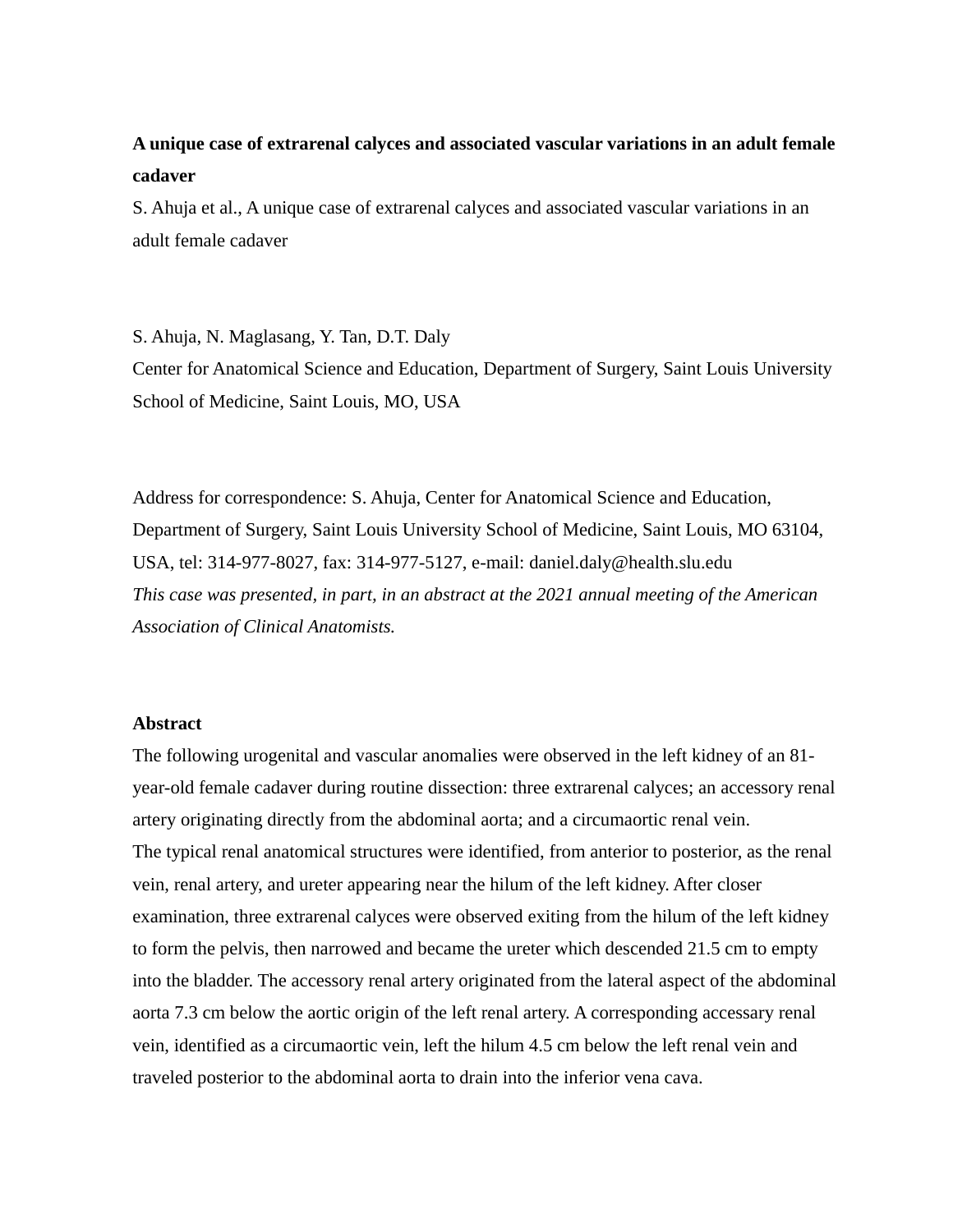Extrarenal calyces are rare among urogenital tract variations. They can be associated with embryological abnormalities such as renal ectopia, horseshoe kidney or malrotation as well as clinical manifestations such as pelviureteric junction obstruction and hydronephrosis. Compression of the accessory renal artery can cause decreased blood flow to the inferior pole of the left kidney, thereby causing fibrosis, atrophy, or renal failure. The retro-aortic path of the circumaortic renal vein has been associated with posterior nutcracker phenomenon, hematuria, left renal vein thrombus formation, and renal vein hypertension. This unique combination of a collecting system anomaly and extrarenal vessel variations could have significant implications in abdominal surgery.

**Key words: renal vein, renal artery, kidney, extrarenal calyces, CAKUT**

# **INTRODUCTION**

Congenital abnormalities of the kidney and urinary tract (CAKUT) encompass variations of the kidney, ureter, bladder, and urethra and can range in clinical manifestation from asymptomatic to severe (Sanna-Cherchi et al., 2009). Normally, blood passes through the nephron, the functional unit of the kidney, and undergoes filtration, reabsorption, and secretion to produce urine (Ellis, 2002). The urine then drains into a collecting duct which empties into a minor calyx; two to three minor calyces empty into one major calyx which collectively drain into the intrasinusal renal pelvis, the broadest and uppermost portion of the ureter (Ellis, 2002). A normal ureter then travels approximately 25 cm to empty into the posterolateral aspect of the bladder (Ellis, 2002). An extrarenal calyx (ERC), described as rare among CAKUT variations, occurs when the major calyces are located outside of the renal parenchyma (Rajendran, Cho, Mishra, & Cherian, 2017). The number and length of the ERC can vary, and the prevalence is not well described in the literature (T. Gupta, Goyal, Aggarwal, Sahni, & Mandal, 2015; Looney & Dodd, 1926; Rajendran et al., 2017). Plain radiography and ultrasonography are reported to be unhelpful ERC diagnostic tools, though the use of contrast in excretory urography can provide relevant information regarding the kidneys, ureters, and bladder (Malament, Schwartz, & Nagamatsu, 1961). Retrograde pyelography can detect the ERC being unsupported by the renal parenchyma, but that may be incorrectly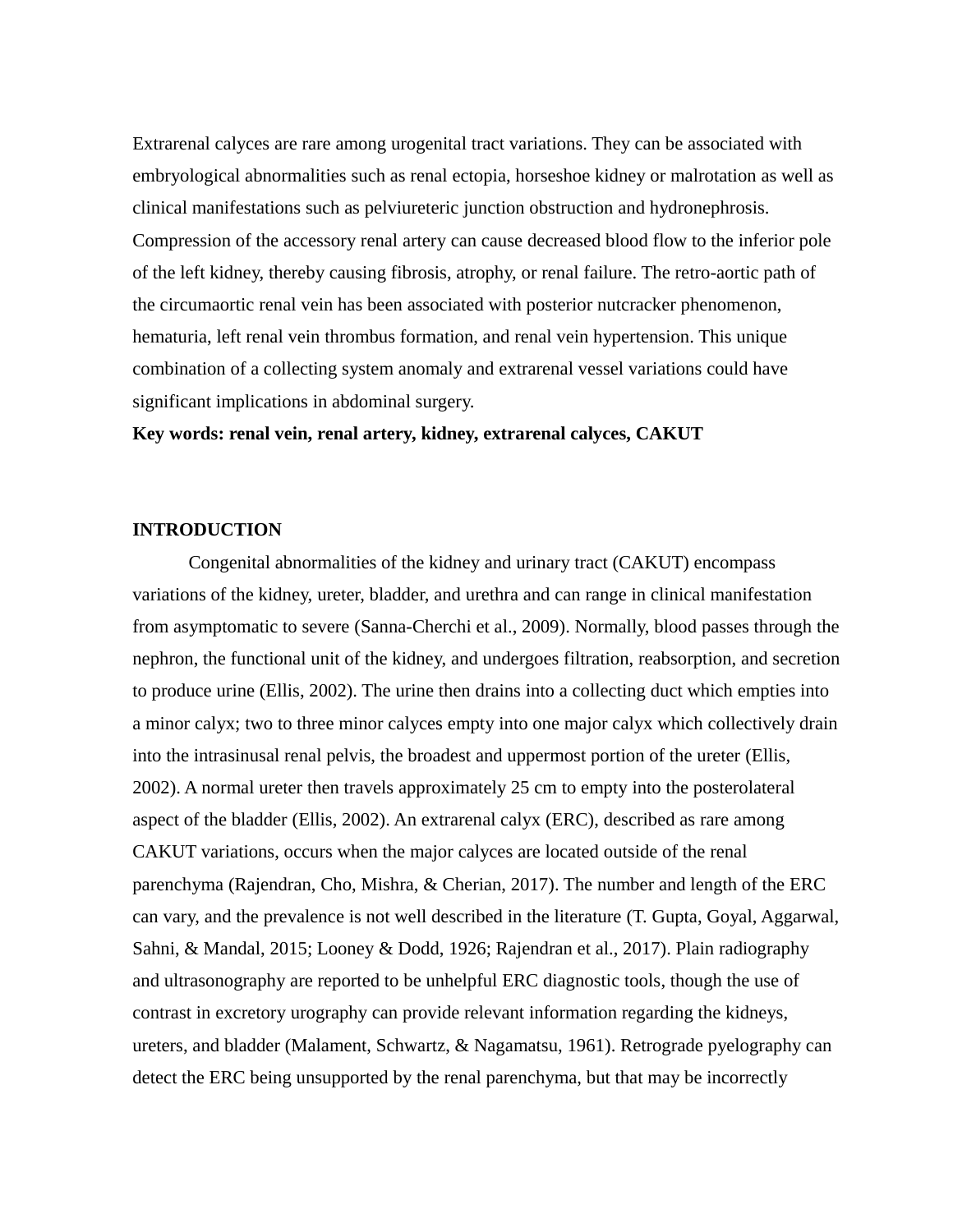diagnosed as hydronephrosis (T. Gupta et al., 2015). Similarly, abdominal CT imaging can lead to an incorrect diagnosis of lymphadenopathy (Turner, Young, & Castellino, 1980). The limitations of imaging techniques, coupled with the rarity of an extrarenal pelvicalyceal collecting system, often precludes a pre-operative ERC diagnosis, meaning that it is usually an incidental finding (T. Gupta et al., 2015). Increased awareness of ERC can lead to an increase in correct pre-operative diagnoses, thereby lessening the chance of damaging the pelvicalyceal system and surrounding vasculature during surgery.

Inconsistent nomenclature describing additional renal arteries is pervasive in the literature with use of terms including aberrant, accessory, anomalous, multiple, supernumerary, supplementary, and polar arteries (Ahuja, Sullivan, Noller, Tan, & Daly, 2021; Gulas et al., 2018). This report utilizes the definition of additional renal arteries as established by *Holden et al* which categorizes the additional artery as an accessory renal artery, which acts as a branch of the renal artery and supplies blood to a renal segment (Fine & Keen, 1966; Holden A, 2005). Accessory renal arteries typically arise from the abdominal aorta, have a reported frequency of 24% and are bilateral in roughly 10% of the population (A. Gupta & Tello, 2004; Standring & Gray, 2008). The incidence decreases with each additional accessory artery, such that the presence of three accessory renal arteries has only been identified in 0.2% - 2.0% of specimens (Jamkar, Khan, & Joshi, 2017). Possible clinical manifestations depend on the arterial relationship to surrounding structures, such as the ureter and gonadal vessels (Singh G, 1998).

The importance of renal venous drainage is underscored by two meta-analyses which investigate the most prevalent variations of this system (Hostiuc S, 2019; Satyapal, Kalideen, Haffejee, Singh, & Robbs, 1999). Right-sided renal vein abnormalities are reported more commonly than left-sided, perhaps because the IVC is predominantly formed by right-sided embryological structures (Hostiuc S, 2019). However, there is abundant variation attributed to the left renal vein, likely due to its complex embryological origin (Pandya, Patel, Sutariya, & Gandhi, 2016; Satyapal et al., 1999). These left sided variations include a retroaortic vein, wherein a single renal vein travels posterior to the abdominal aorta, and an additional renal vein that travels anterior to the abdominal aorta to independently drains into the IVC (Satyapal et al., 1999). The renal vein variation observed in the current case study is a circumaortic vein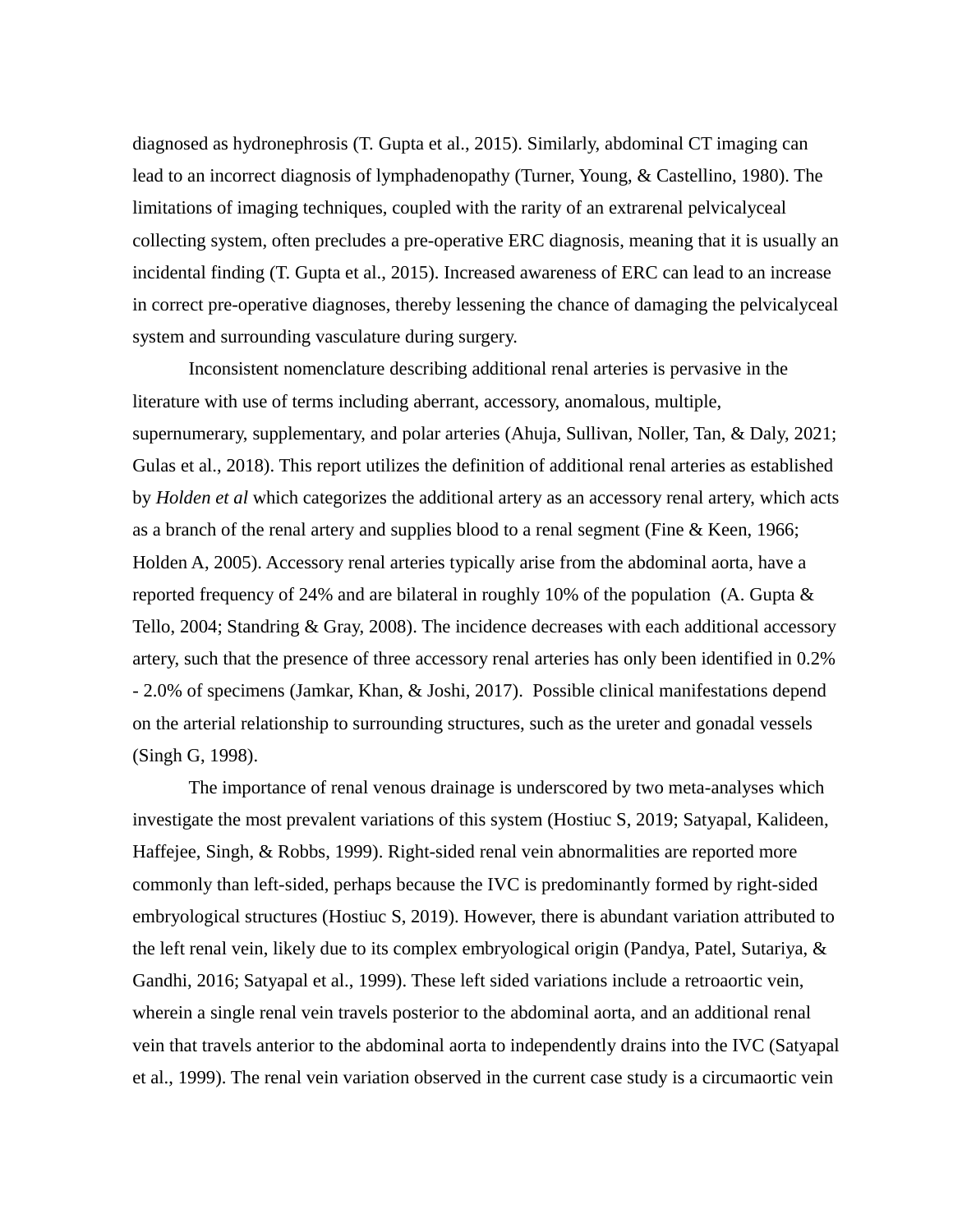in which a kidney is drained by two renal veins that empty into the IVC; one vein that follows the normal anatomical course anterior to the abdominal aorta and another traveling posterior to the abdominal aorta (Beckmann & Abrams, 1979; Satyapal et al., 1999). Similar to the arterial variations, the effects of left renal vein variations depend on relationships to neighboring structures, such as the abdominal aorta, left gonadal vein, left suprarenal vein, and left inferior phrenic vein.

#### **CASE PRESENTATION**

An 81-year-old female body was received through the Saint Louis University Gift of Body Program of the Center for Anatomical Science and Education (CASE) with signed informed consent from the donor. The CASE gift body program abides by the rules set forth by the Uniform Anatomical Gift Act.

As perirenal fat was cleared in routine dissection, the anticipated hilar structures were observed in the left kidney, from anterior to posterior, as the renal vein, renal artery, and the continuation of the urinary collecting system which, in this case, were the ERC (Figures 1 and 2). The lengths of the three ERC, measured from the apex of the medullary pyramids to the renal pelvis, were 3 cm, 1 cm, and 2 cm, from superior to inferior. Once the ERC united, the left ureter descended 21.5 cm over the left psoas major muscle and the left common iliac artery to empty into the posterolateral aspect of the bladder (Figure 1).

Further dissection of the hilum revealed two vascular variations: an accessory renal artery and a circumaortic vein. After traveling 2.6 cm from the aorta, the renal artery displayed a prehilar branching pattern to supply four of the five renal segments including the apical, anterior superior, anterior inferior, and the posterior segments (Figure 2). The accessary renal artery emerged from the lateral aspect of the abdominal aorta 7.3 cm below the renal artery and traveled posterior to the ureter to enter the inferior aspect of the hilum and supply the inferior renal segment (Figures 1 and 2).

The circumaortic vein, described as the retro-aortic left accessary renal vein, was observed leaving the renal hilum 4.5 cm below the left renal vein and was parallel and superior to the accessory renal artery before draining into the IVC (Figures 1 and 2). No venous tributaries entered the circumaortic vein, though the typical arrangement of venous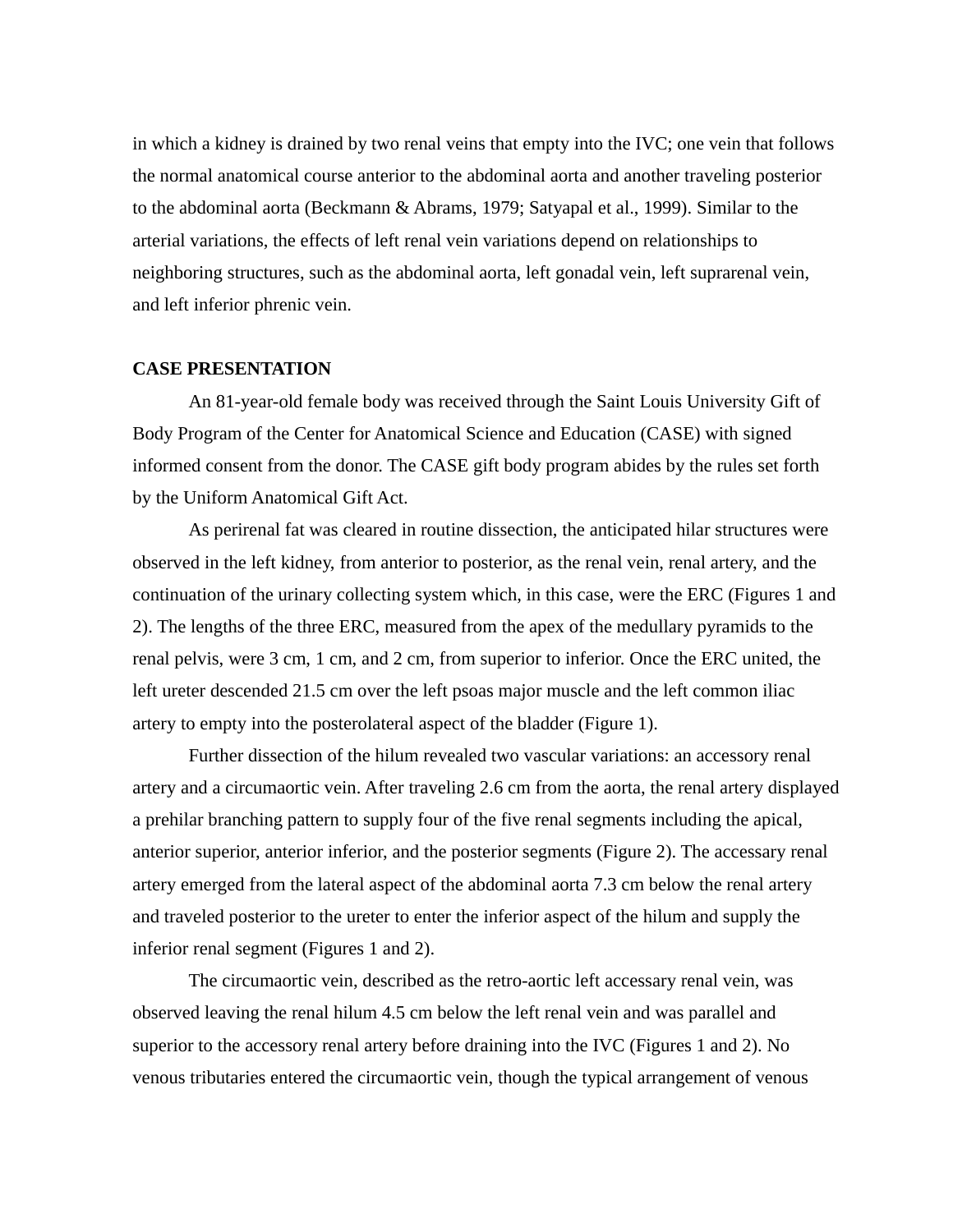drainage was observed as the left ovarian vein, the left inferior phrenic vein, and the left suprarenal vein draining into the left renal vein (Figure 2).

Although multiple variations were present in the left pelvicalyceal collecting system that could lead to various pathologies, none of the indicated pathologies were noted possibly due to limitations in the provided medical history. There were no vascular or urogenital variations observed in the right kidney.

#### **DISCUSSION**

#### **Extrarenal calyces of the left kidney**

The embryological cause of ERC is currently unclear, but it is likely due to an error during the development of the metanephros (Capone VP, 2017; Malament et al., 1961). Formation of the urinary tract begins as the urogenital ridge gives rise to the nephrogenic cord (Rehman & Ahmed, 2020). The nephrogenic cord differentiates into the pronephros, comprised of pronephric ducts and intermediate mesoderm, which has been traditionally described as the non-functional kidney in humans (Rehman & Ahmed, 2020). It should be noted that a 2019 study by de Bakker et al. demonstrates that humans may not experience a pronephros proper stage, which is defined as a time when the renal corpuscle is separate from the tubular system within a nephron (de Bakker BS, 2019). Regardless, the pronephric ducts become the mesonephric duct which, along with intermediate mesoderm, form the mesonephric system (Rehman & Ahmed, 2020). The mesonephros is the functioning renal unit of the embryo; as development continues, many of its parts degenerate while the distal end of the mesonephric duct persists to form the ureteric bud (Rehman & Ahmed, 2020). The ureteric bud and the metanephric blastema, formed from the intermediate mesoderm, reciprocally induce one another to differentiate and form the metanephros, or the adult urinary system (Kozlov & Schedl, 2020). Specifically, the ureteric bud forms the collecting ducts, minor and major calyces, and the ureter, so a disruption in its differentiation signaling cascade could lead to extra-renal development of the pelvicalyceal system (Capone VP, 2017; Malament et al., 1961).

Instances of ERC are likely underreported as there are limited diagnostic tools available to accurately identify this CAKUT variation, thereby often incorrectly diagnosing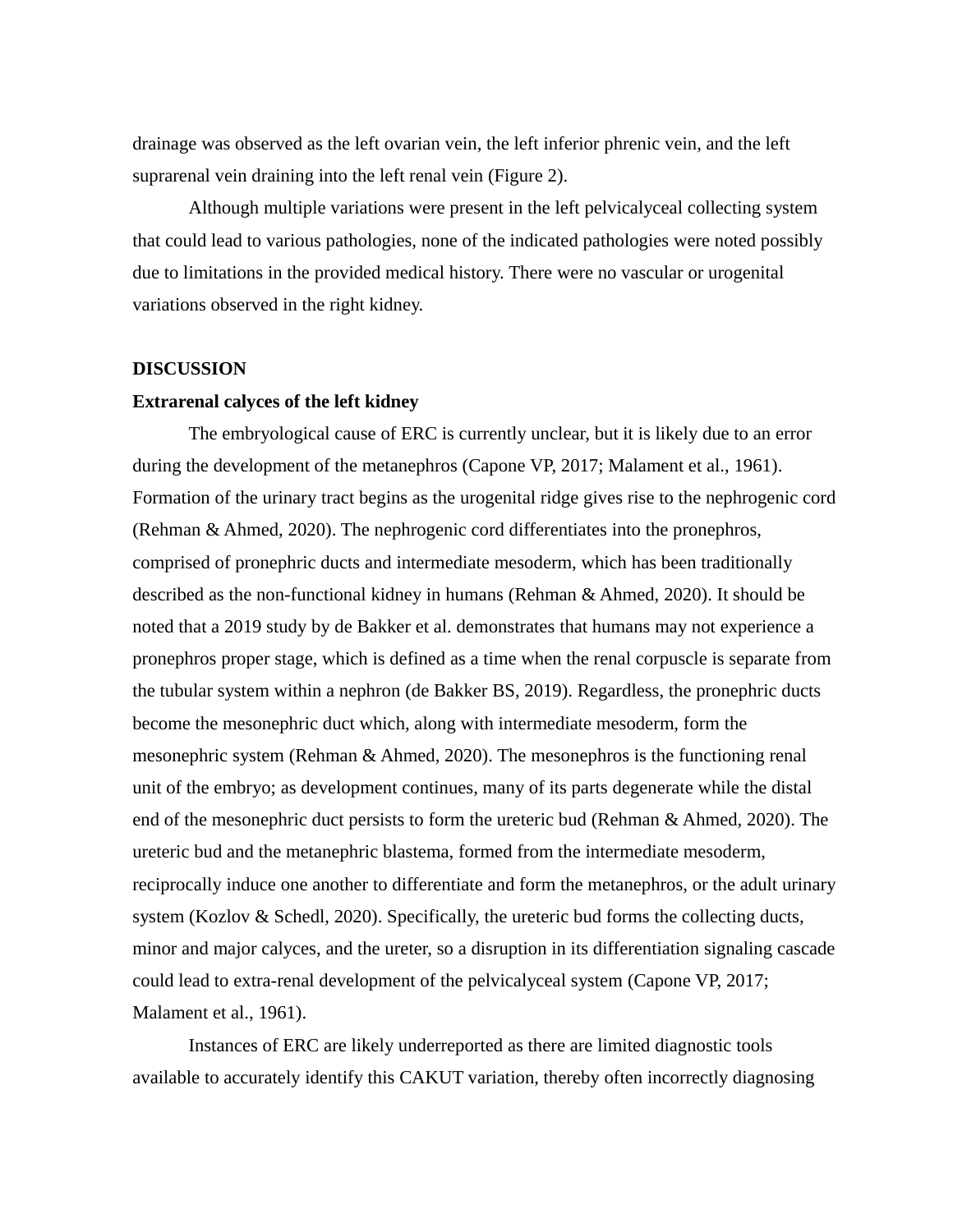the ERC or making it an incidental finding during autopsy or operation. An accurate diagnosis of ERC and other urogenital malformations is imperative as CAKUT variations are the most frequent congenital birth defect and cause about 7% of adult end-stage renal disease globally (Capone VP, 2017). Extrarenal calyces are also associated with calculus formation and surgical complications (Gandhi & Chavan, 2019).

#### **Left accessory renal artery**

The embryological origin of additional renal arteries is currently unclear, though the debate appears to be centered on whether the embryological aorta is capable of branching after extra mesonephric arteries obliterate. The current hypothesis related to this embryological development is Felix's ladder theory, in which two of the nine lateral mesonephric arteries persist to become the renal and gonadal arteries, however, recent research suggests that the mesonephric ladder is actually obliterated prior to the metanephric system's ascension and the aorta provides new segmental yet asymmetrical branches to supply the metanephros (Hinata et al., 2015; Isogai, Horiguchi, & Hitomi, 2010).

Additional renal arteries can be further described as aberrant or accessory, two terms which have been defined in previous literature as to originate from an aortic ostium separate from that of the renal artery, though the aberrant type enters the renal parenchyma outside of the renal hilum and the accessory type enters at the hilum (Holden A, 2005; Ozkan et al., 2006). The additional renal artery in this case study was observed originating from the abdominal aorta and entering the renal hilum, hence its categorization as an accessory renal artery (Graves, 1969; Park BS, 2003).

The presence of this artery can cause congenital hydronephrosis and ureteral obstructions and can also pose a significant risk factor during endoscopic surgery and retroperitoneal surgery. Furthermore, compression of this artery can be associated with ischemia of the lower renal pole which could subsequently damage a renal calyx and cause urine extravasation (Gutierrez-Calzada et al., 1995; Park BS, 2003; Sampaio, 1998). It has also been postulated that accessory renal arteries increase the risk of hypertension (Bakker et al., 1998; Glodny, Cromme, Wortler, & Winde, 2001).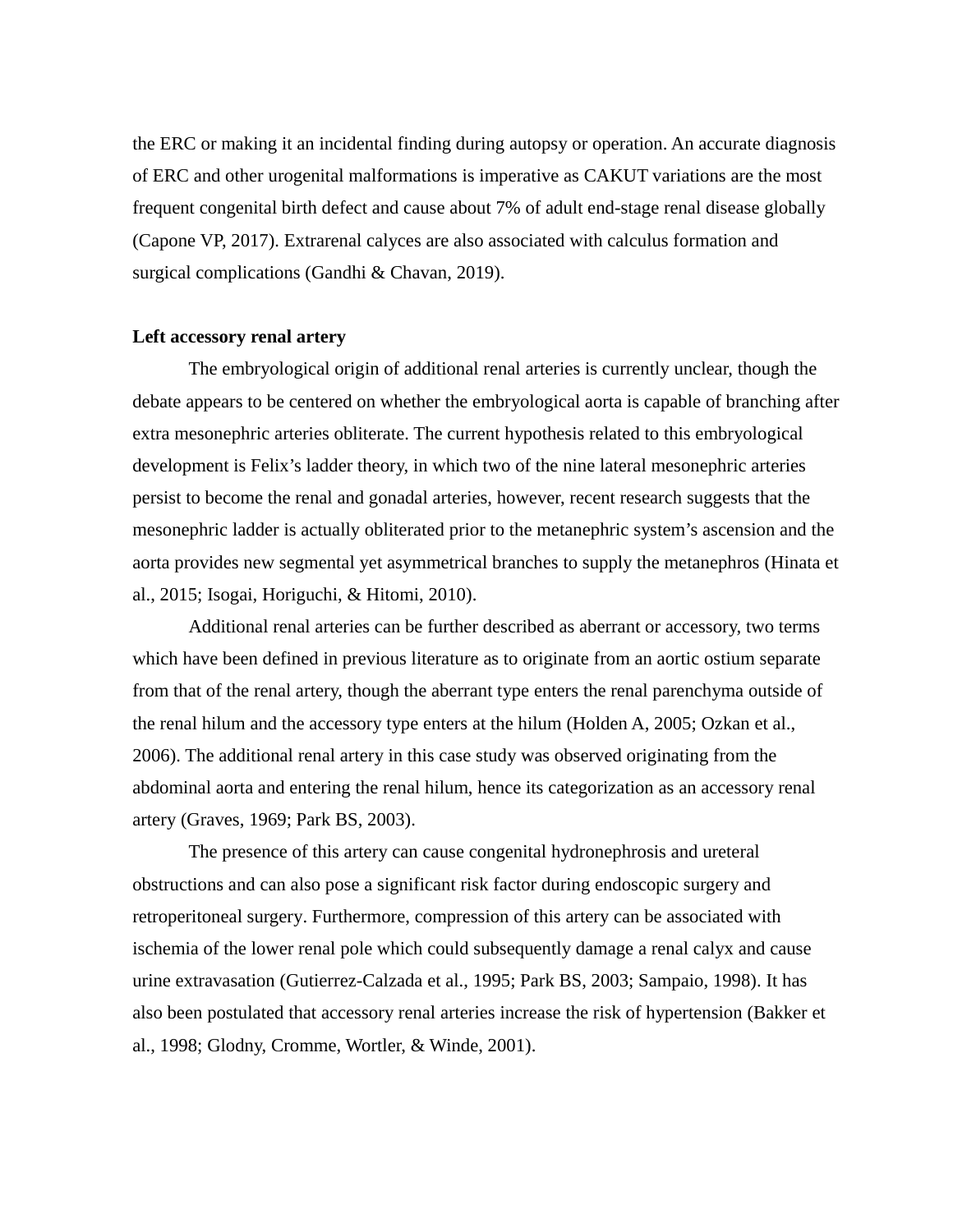#### **Left circumaortic renal vein**

The circumaortic renal vein is one of numerous possible anomalies of the renal collar, an embryological structure which persists to form part of the renal inferior vena cava (IVC) and the left renal vein (Ghandour, Partovi, Karuppasamy, & Rajiah, 2016). An embryo consists of 3 venous systems: the vitelline veins that drain the gut; the umbilical veins that drain the placenta; and the cardinal system that drains the remaining embryonic tissue (Ghandour et al., 2016). The cardinal system is divided into anterior cardinal, posterior cardinal, supracardinal and subcardinal veins (Eldefrawy, Arianayagam, Kanagarajah, Acosta, & Manoharan, 2011). The posterior cardinal, supracardinal and subcardinal veins form anastomoses with one another, thereby creating a renal collar which spans the length between the developing left kidney and IVC and surrounds the abdominal aorta (Bass, Redwine, Kramer, Huynh, & Harris, 2000; Eldefrawy et al., 2011; Ghandour et al., 2016). The collar has two limbs, ventral and dorsal; the ventral limb persists to become part of the IVC and the left renal vein, while the dorsal limb should regress (Malaki, Willis, & Jones, 2012). Persistence of both the ventral and dorsal limbs of the renal collar results in one renal vein which is anterior to the aorta and a second, circumaortic vein that is posterior to the aorta (Malaki et al., 2012). The collar does not have to be present at a single vertebral level, so it is possible for the circumaortic vein to be inferior to the hilar vein as is seen in the current case (Malaki et al., 2012).

Previous studies show the prevalence of circumaortic veins ranging between 0.3% to 30%, but these studies have not documented the prevalence of whether the gonadal vein drains into the circumaortic or renal vein (Davis & Lundberg, 1968; Satyapal et al., 1999). In the current case, the left gonadal, left inferior phrenic, and left suprarenal veins drain into the left renal vein and the circumaortic vein did not receive any tributaries, though there have been reports of the left gonadal vein draining into the circumaortic vein (Malaki et al., 2012). Both of these drainage pathways are possible likely because the embryological subcardinal veins, which contribute to the dorsal and ventral limbs of the renal collar, are also the source of the gonadal vein (Eldefrawy et al., 2011). Regardless of where the left gonadal vein drains, both scenarios include the circumaortic vein traveling posterior to the aorta to drain into the IVC. Potential implications of the retro-aortic path of this vein include difficulties during renal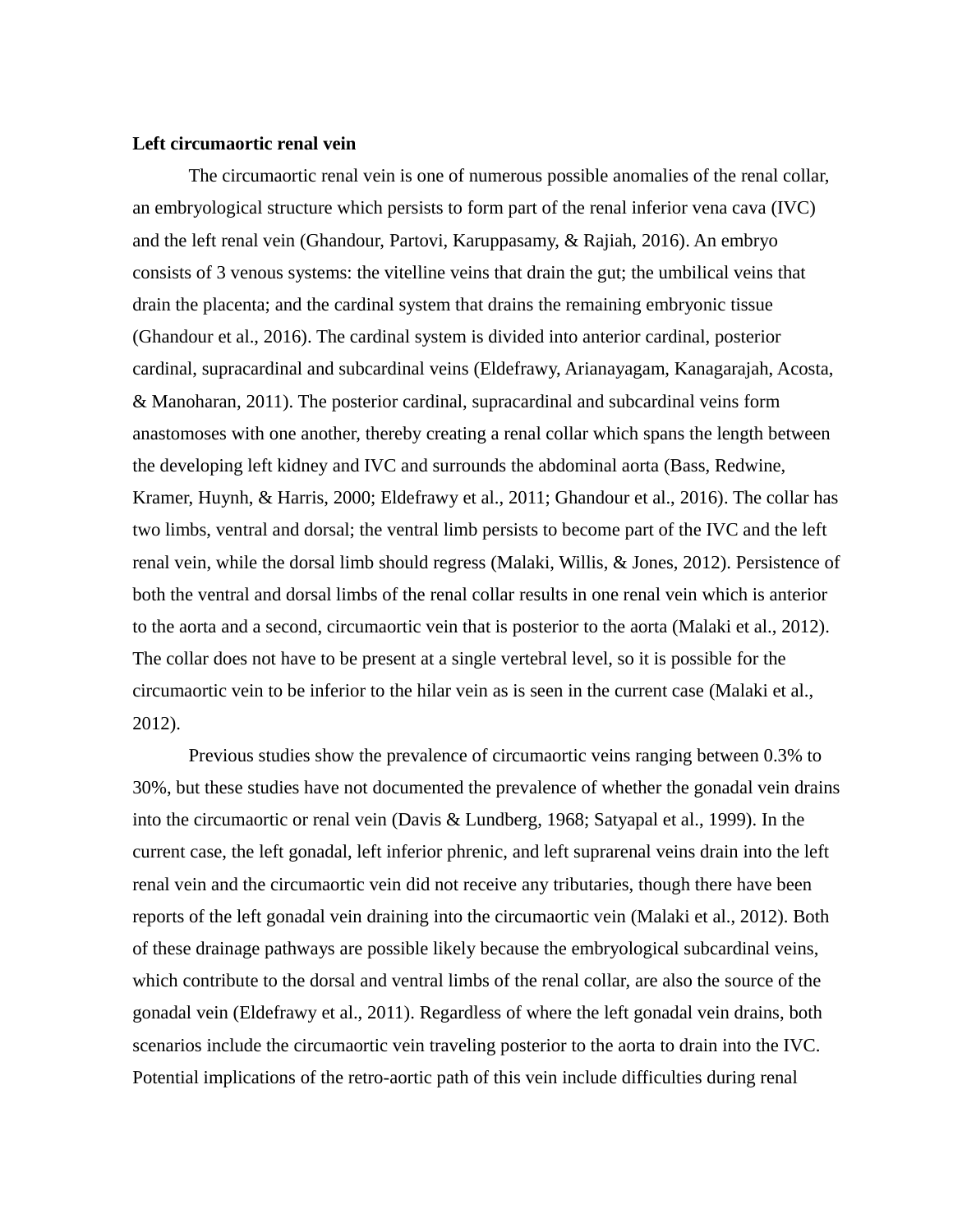transplant as well as compression between the vertebral column and the aorta leading to a posterior nutcracker phenomenon or, if the patient is displaying symptoms such as renal vein hypertension, hematuria and low back pain, posterior nutcracker syndrome (Cuellar i Calabria et al., 2005; Fluckiger TA, 2016; Gibo & Onitsuka, 1998; Kurklinsky & Rooke, 2010; Nishimura et al., 1986; Pandya et al., 2016; Russo et al., 1998; Skeik, Gloviczki, & Macedo, 2011).

# **CONCLUSIONS**

Post-mortem urogenital and vascular anomalies were observed on the left kidney of an 81-year-old female cadaver: 3 ERC, an accessory renal artery, and a circumaortic renal vein. A review of previous literature suggests that the CAKUT variation of ERC is more prevalent than previously believed; while ERC may not be the most obvious diagnosis using current imaging techniques, it should be considered by clinicians when investigating pathologies like hydronephrosis and performing renal transplantation

# **Acknowledgements**

The authors would like to thank Clay McDonough, MD, for his assistance in reviewing the manuscript and providing useful insights in the revision process.

# **Funding**

This study was supported by the Center for Anatomical Science and Education, Saint Louis University School of Medicine.

**Conflict of interests:** None declared

# **REFERENCES**

Ahuja, S., Sullivan, H., Noller, M., Tan, Y., & Daly, D. (2021). A Unique Case of Incomplete Bifid Ureter and Associated Arterial Variations. *Case Reports in Urology, 2021*. Retrieved from https://www.hindawi.com/journals/criu/2021/6655813/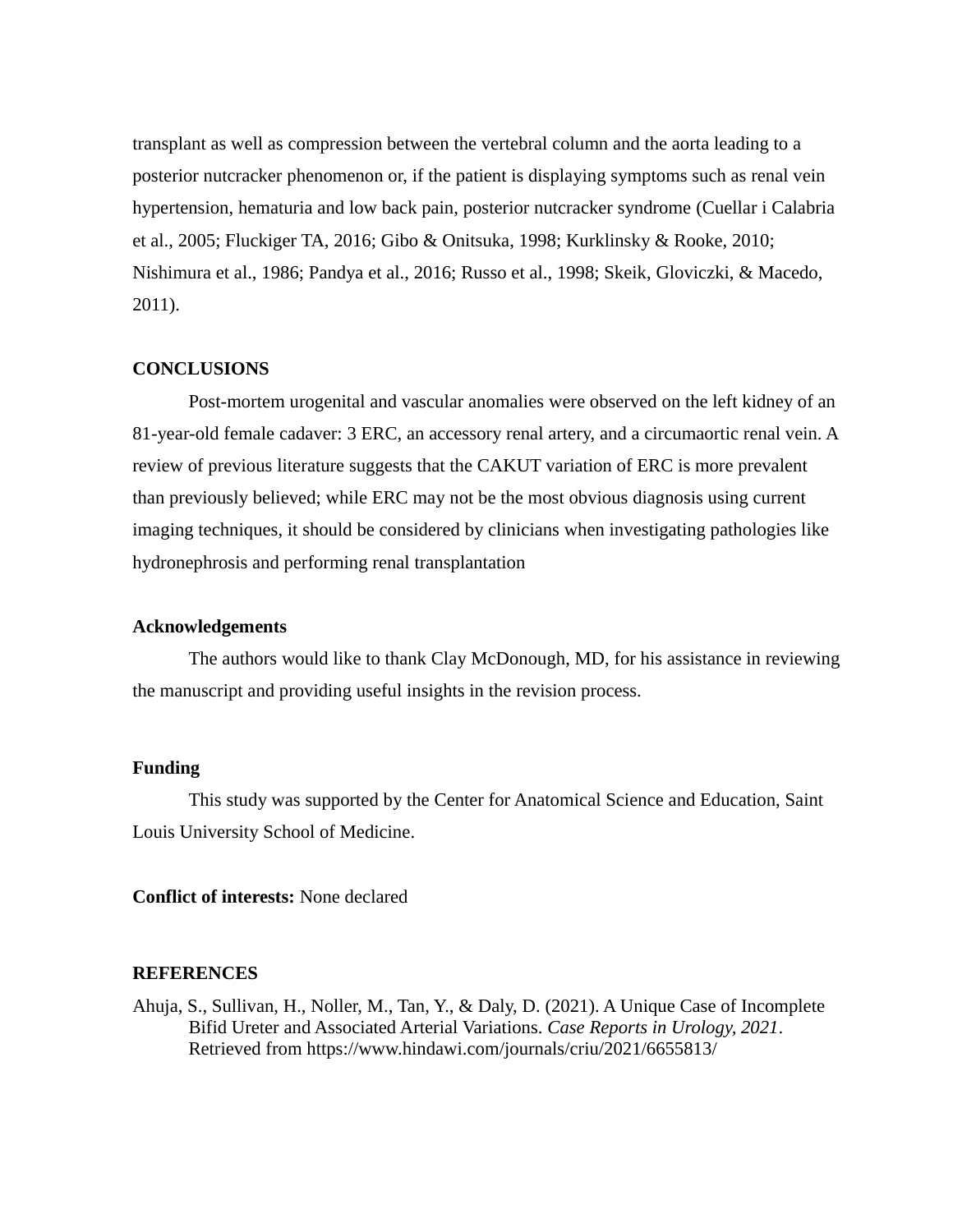- Bakker, J., Beek, F. J., Beutler, J. J., Hene, R. J., de Kort, G. A., de Lange, E. E., Mali, W. P. (1998). Renal artery stenosis and accessory renal arteries: accuracy of detection and visualization with gadolinium-enhanced breath-hold MR angiography. *Radiology, 207*(2), 497-504. doi:10.1148/radiology.207.2.9577501
- Bass, J. E., Redwine, M. D., Kramer, L. A., Huynh, P. T., & Harris, J. H., Jr. (2000). Spectrum of congenital anomalies of the inferior vena cava: cross-sectional imaging findings. *Radiographics, 20*(3), 639-652. doi:10.1148/radiographics.20.3.g00ma09639
- Beckmann, C. F., & Abrams, H. L. (1979). Circumaortic venous ring: incidence and significance. *AJR Am J Roentgenol, 132*(4), 561-565. doi:10.2214/ajr.132.4.561
- Capone VP, M. W., Taroni F, Montini G. (2017). Genetics of Congenital Anomalies of the Kidney and Urinary Tract: The Current State of Play. *International Journal of Molecular Sciences, 18*(4).
- Cuellar i Calabria, H., Quiroga Gomez, S., Sebastia Cerqueda, C., Boye de la Presa, R., Miranda, A., & Alvarez-Castells, A. (2005). Nutcracker or left renal vein compression phenomenon: multidetector computed tomography findings and clinical significance. *Eur Radiol, 15*(8), 1745-1751. doi:10.1007/s00330-005-2688-y
- Davis, C. J., Jr., & Lundberg, G. D. (1968). Retroaortic left renal vein, a relatively frequent anomaly. *Am J Clin Pathol, 50*(6), 700-703. doi:10.1093/ajcp/50.6.700
- de Bakker BS, v. d. H. M., Vize PD, Oostra RJ. (2019). The Pronephros; a Fresh Perspective. *Integrative and Comparative Biology, 59*, 29-47.
- Eldefrawy, A., Arianayagam, M., Kanagarajah, P., Acosta, K., & Manoharan, M. (2011). Anomalies of the inferior vena cava and renal veins and implications for renal surgery. *Cent European J Urol, 64*(1), 4-8. doi:10.5173/ceju.2011.01.art1
- Ellis, H. (2002). The Anatomy of the Kidney and Ureter. *Surgery (Oxford), 20*(9), 201-203. Retrieved from https://doi.org/10.1383/surg.20.9.201.14534
- Fine, H., & Keen, E. N. (1966). The arteries of the human kidney. *J Anat, 100*(Pt 4), 881-894. Retrieved from https://www.ncbi.nlm.nih.gov/pubmed/5969982

https://www.ncbi.nlm.nih.gov/pmc/articles/PMC1270833/?page=6

- Fluckiger TA, E. A., Bhattal GK, Joy AR. (2016). Retroaortic left renal vein developmental and clinical implications. *International Journal of Anatomical Variations, 9*, 13-17. Retrieved from https://www.pulsus.com/scholarly-articles/retroaortic-left-renal-vein- developmental-and-clinical-implications.pdf
- Gandhi, K. R., & Chavan, S. (2019). Revisiting the morphology of pelvicalyceal system in human cadaveric kidneys with a systematic review of literature. *Asian J Urol, 6*(3), 249-255. doi:10.1016/j.ajur.2018.12.006
- Ghandour, A., Partovi, S., Karuppasamy, K., & Rajiah, P. (2016). Congenital anomalies of the IVC-embryological perspective and clinical relevance. *Cardiovasc Diagn Ther, 6*(6), 482-492. doi:10.21037/cdt.2016.11.18
- Gibo, M., & Onitsuka, H. (1998). Retroaortic left renal vein with renal vein hypertension causing hematuria. *Clin Imaging, 22*(6), 422-424. doi:10.1016/s0899-7071(98)00067- 9
- Glodny, B., Cromme, S., Wortler, K., & Winde, G. (2001). A possible explanation for the frequent concomitance of arterial hypertension and multiple renal arteries. *Med Hypotheses, 56*(2), 129-133. doi:10.1054/mehy.2000.1206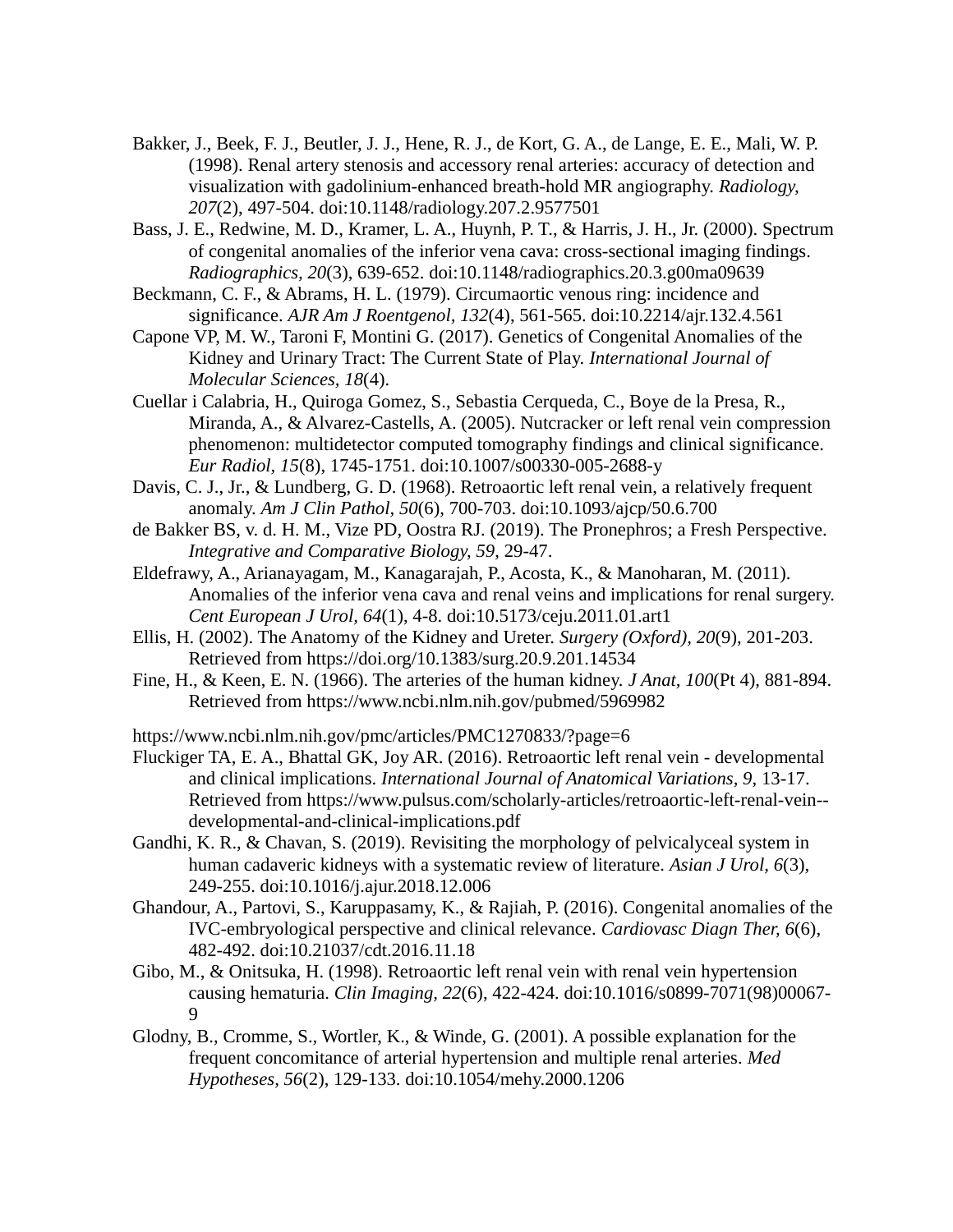- Graves, F. T. (1969). The arterial anatomy of the congenitally abnormal kidney. *Br J Surg, 56*(7), 533-541. doi:10.1002/bjs.1800560717
- Gulas, E., Wysiadecki, G., Szymanski, J., Majos, A., Stefanczyk, L., Topol, M., & Polguj, M. (2018). Morphological and clinical aspects of the occurrence of accessory (multiple) renal arteries. *Arch Med Sci, 14*(2), 442-453. doi:10.5114/aoms.2015.55203
- Gupta, A., & Tello, R. (2004). Accessory renal arteries are not related to hypertension risk: a review of MR angiography data. *AJR Am J Roentgenol, 182*(6), 1521-1524. doi:10.2214/ajr.182.6.1821521
- Gupta, T., Goyal, S. K., Aggarwal, A., Sahni, D., & Mandal, A. K. (2015). Extrarenal calyces: a rare renal congenital anomaly. *Surg Radiol Anat, 37*(4), 407-410. doi:10.1007/s00276-014-1349-8
- Gutierrez-Calzada, J. L., Ramos-Titos, J., Gonzalez-Bonilla, J. A., Garcia-Vaquero, A. S., Martin-Morales, A., & Burgos-Rodriguez, R. (1995). Caliceal fistula formation following renal transplantation: management with partial nephrectomy and ureteral replacement. *J Urol, 153*(3 Pt 1), 612-614. doi:10.1097/00005392-199503000-00015
- Hinata, N., Suzuki, R., Ishizawa, A., Miyake, H., Rodriguez-Vazquez, J. F., Murakami, G., & Fujisawa, M. (2015). Fetal development of the mesonephric artery in humans with reference to replacement by the adrenal and renal arteries. *Ann Anat, 202*, 8-17. doi:10.1016/j.aanat.2015.07.005
- Holden A, S. A., Dukes P, Pilmore H, Yasutomi M. (2005). Assessment of 100 Live Potential Renal Donors for Laparoscopic Nephrectomy with Multi-Detector Row Helical CT. *Radiology, 237*(3), 973-980.
- Hostiuc S, R. M., Negoi I, Dorobantu B, Grigoriu M. (2019). Anatomical variants of renal veins: A meta-analysis of prevalence. *Scientific Reports, 9*(1).
- Isogai, S., Horiguchi, M., & Hitomi, J. (2010). The para-aortic ridge plays a key role in the formation of the renal, adrenal and gonadal vascular systems. *J Anat, 216*(6), 656-670. doi:10.1111/j.1469-7580.2010.01230.x
- Jamkar, A. A., Khan, B., & Joshi, D. S. (2017). Anatomical study of renal and accessory renal arteries. *Saudi J Kidney Dis Transpl, 28*(2), 292-297. doi:10.4103/1319-2442.202760
- Kozlov, V. M., & Schedl, A. (2020). Duplex kidney formation: developmental mechanisms and genetic predisposition. *F1000Res, 9*. doi:10.12688/f1000research.19826.1
- Kurklinsky, A. K., & Rooke, T. W. (2010). Nutcracker phenomenon and nutcracker syndrome. *Mayo Clin Proc, 85*(6), 552-559. doi:10.4065/mcp.2009.0586
- Looney, W. W., & Dodd, D. L. (1926). An Ectopic (Pelvic) Completely Fused (Cake) Kidney Associated with Various Anomalies of the Abdominal Viscera. *Ann Surg, 84*(4), 522- 524. Retrieved from https://www.ncbi.nlm.nih.gov/pubmed/17865546
- Malaki, M., Willis, A. P., & Jones, R. G. (2012). Congenital anomalies of the inferior vena cava. *Clin Radiol, 67*(2), 165-171. doi:10.1016/j.crad.2011.08.006
- Malament, M., Schwartz, B., & Nagamatsu, G. R. (1961). Extrarenal calyces: their relationship to renal disease. *Am J Roentgenol Radium Ther Nucl Med, 86*, 823-829. Retrieved from https://www.ncbi.nlm.nih.gov/pubmed/14468789
- Nishimura, Y., Fushiki, M., Yoshida, M., Nakamura, K., Imai, M., Ono, T., . . . Komatz, Y. (1986). Left renal vein hypertension in patients with left renal bleeding of unknown origin. *Radiology, 160*(3), 663-667. doi:10.1148/radiology.160.3.3737903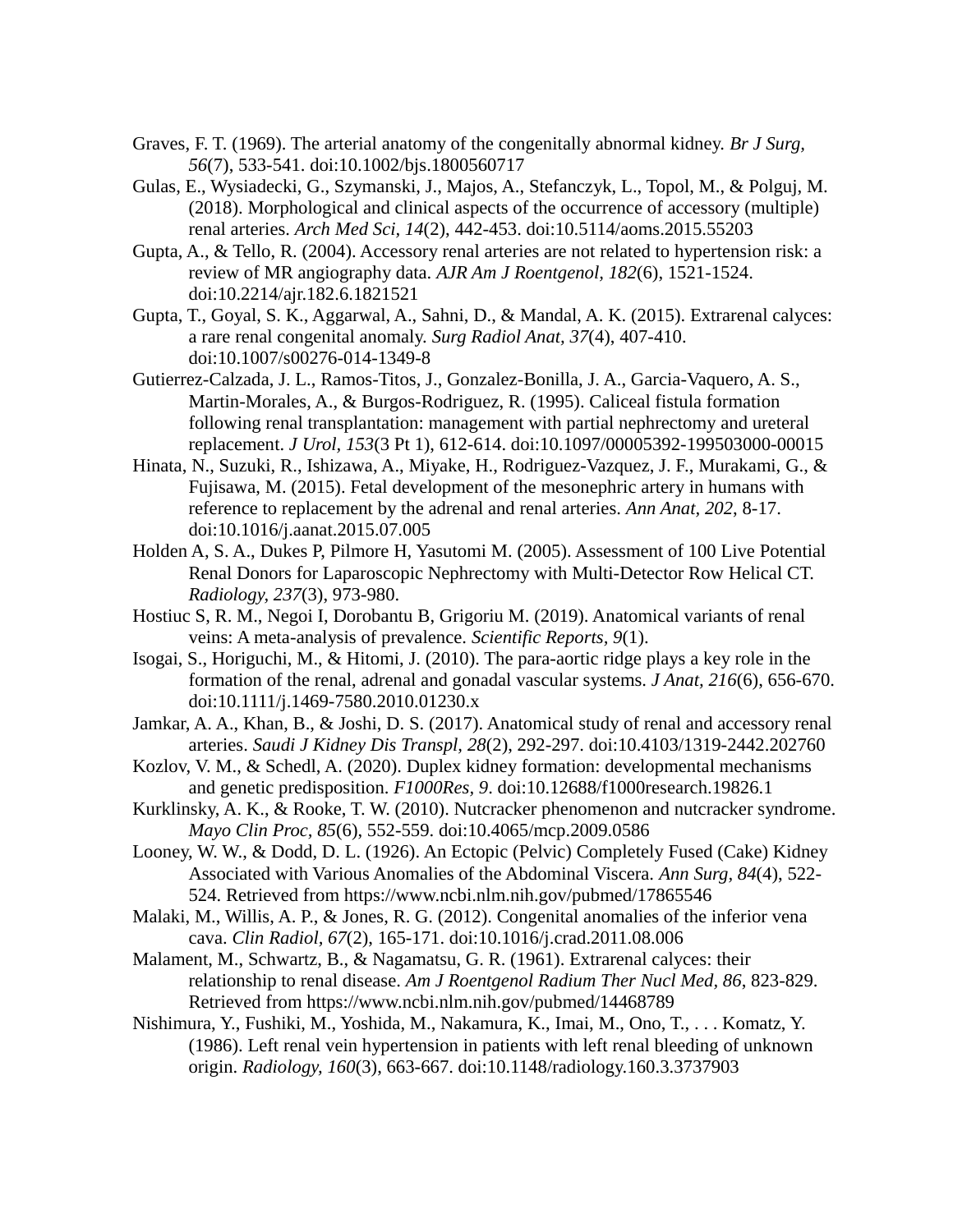- Ozkan, U., Oguzkurt, L., Tercan, F., Kizilkilic, O., Koc, Z., & Koca, N. (2006). Renal artery origins and variations: angiographic evaluation of 855 consecutive patients. *Diagn Interv Radiol, 12*(4), 183-186. Retrieved from https://www.ncbi.nlm.nih.gov/pubmed/17160802
- Pandya, V. K., Patel, A. S., Sutariya, H. C., & Gandhi, S. P. (2016). Evaluation of renal vascular anatomy in live renal donors: Role of multi detector computed tomography. *Urol Ann, 8*(3), 270-276. doi:10.4103/0974-7796.184898
- Park BS, J. T., Ma SK, Kim SW, Kim NH, Choi KC, Jeong YY. (2003). Hydronephrosis by an aberrant renal artery: a case report. *The Korean journal of internal medicine, 18*(1), 57- 60. Retrieved from https://pubmed.ncbi.nlm.nih.gov/12760271/
- Rajendran, S., Cho, A., Mishra, P., & Cherian, A. (2017). Hydronephrotic kidney with multiple extra-renal calyces. *Ann R Coll Surg Engl, 99*(8), e219-e220. doi:10.1308/rcsann.2016.0287
- Rehman, S., & Ahmed, D. (2020). Embryology, Kidney, Bladder, and Ureter. In *StatPearls*. Treasure Island (FL).
- Russo, D., Minutolo, R., Iaccarino, V., Andreucci, M., Capuano, A., & Savino, F. A. (1998). Gross hematuria of uncommon origin: the nutcracker syndrome. *Am J Kidney Dis, 32*(3), E3. doi:10.1053/ajkd.1998.v32.pm10074588
- Sampaio, F. (1998). Vascular Anatomy at the Ureteropelvic Junction. *Urologic Clinics of North America, 25*(2), 251-258. Retrieved from https://www.sciencedirect.com/science/article/abs/pii/S0094014305700124
- Sanna-Cherchi, S., Ravani, P., Corbani, V., Parodi, S., Haupt, R., Piaggio, G., . . . Ghiggeri, G. M. (2009). Renal outcome in patients with congenital anomalies of the kidney and urinary tract. *Kidney Int, 76*(5), 528-533. doi:10.1038/ki.2009.220
- Satyapal, K. S., Kalideen, J. M., Haffejee, A. A., Singh, B., & Robbs, J. V. (1999). Left renal vein variations. *Surg Radiol Anat, 21*(1), 77-81. doi:10.1007/BF01635058
- Singh G, N. Y., Bay BH. (1998). Bilateral Accessory Renal Arteries Associated With Some Anomalies of the Ovarian Arteries: A Case Study. *Clinical Anatomy, 11*, 417-420.
- Skeik, N., Gloviczki, P., & Macedo, T. A. (2011). Posterior nutcracker syndrome. *Vasc Endovascular Surg, 45*(8), 749-755. doi:10.1177/1538574411419376
- Standring, S., & Gray, H. A. (2008). *Gray's anatomy: the anatomical basis of clinical practice* (40 ed.). Edinburgh, Scotland: Churchill Livingstone.
- Turner, R. J., Young, S. W., & Castellino, R. A. (1980). Dynamic continuous computed tomography: study of retroaortic left renal vein. *J Comput Assist Tomogr, 4*(1), 109- 111. doi:10.1097/00004728-198002000-00020.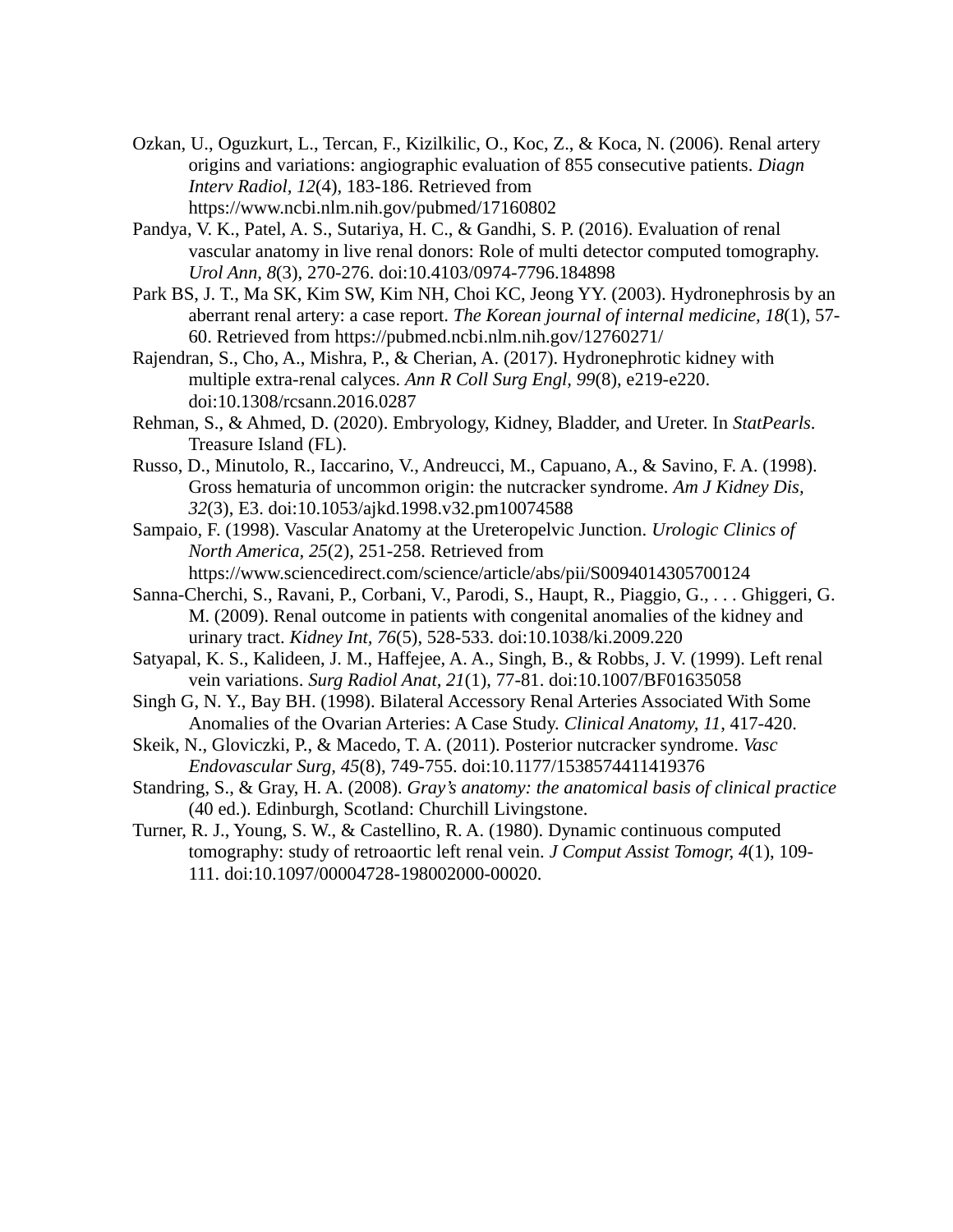

**Figure 1.** Anterior View of the Kidney and Associated Structures. **Panel A** highlights the important anatomical structures of this case study. The three ERC (yellow) united to form the renal pelvis and ureter, which descended anterior to the circumaortic vein (green), accessory renal artery (orange), psoas major muscle and the left common iliac artery to drain into the bladder. The left renal artery (red) traveled parallel and superior to the left renal vein, giving off the inferior suprarenal artery to the left suprarenal gland, then branching into segmental arteries to supply the left kidney. The left renal vein received three tributaries (blue): the left suprarenal and left inferior phrenic veins which formed a common trunk before draining into the left renal vein, and the left ovarian vein (cut) which traveled superiorly to drain into the left renal vein. There were no veins observed joining with the circumaortic vein as it traveled from the renal hilum to the IVC. **Panel B** depicts anatomical relationships between the anatomical variants and surrounding structures. The following structures were observed in the left hilum from anterior to posterior: renal vein, renal artery, and ERC. Two structures were observed, from superior to inferior, at the lower aspect of the left hilum: the circumaortic vein, which traveled posterior to the abdominal aorta draining into the inferior vena cava, and the accessory renal artery. Both the circumaortic vein and accessory renal artery traveled posterior to the ureter. Abbreviations: AA (abdominal aorta), IVC (inferior vena cava), LRV (left renal vein), ERC (extrarenal calyces), LK (left kidney), PM (psoas major), LCI (left common iliac artery), LSRG (left suprarenal gland)